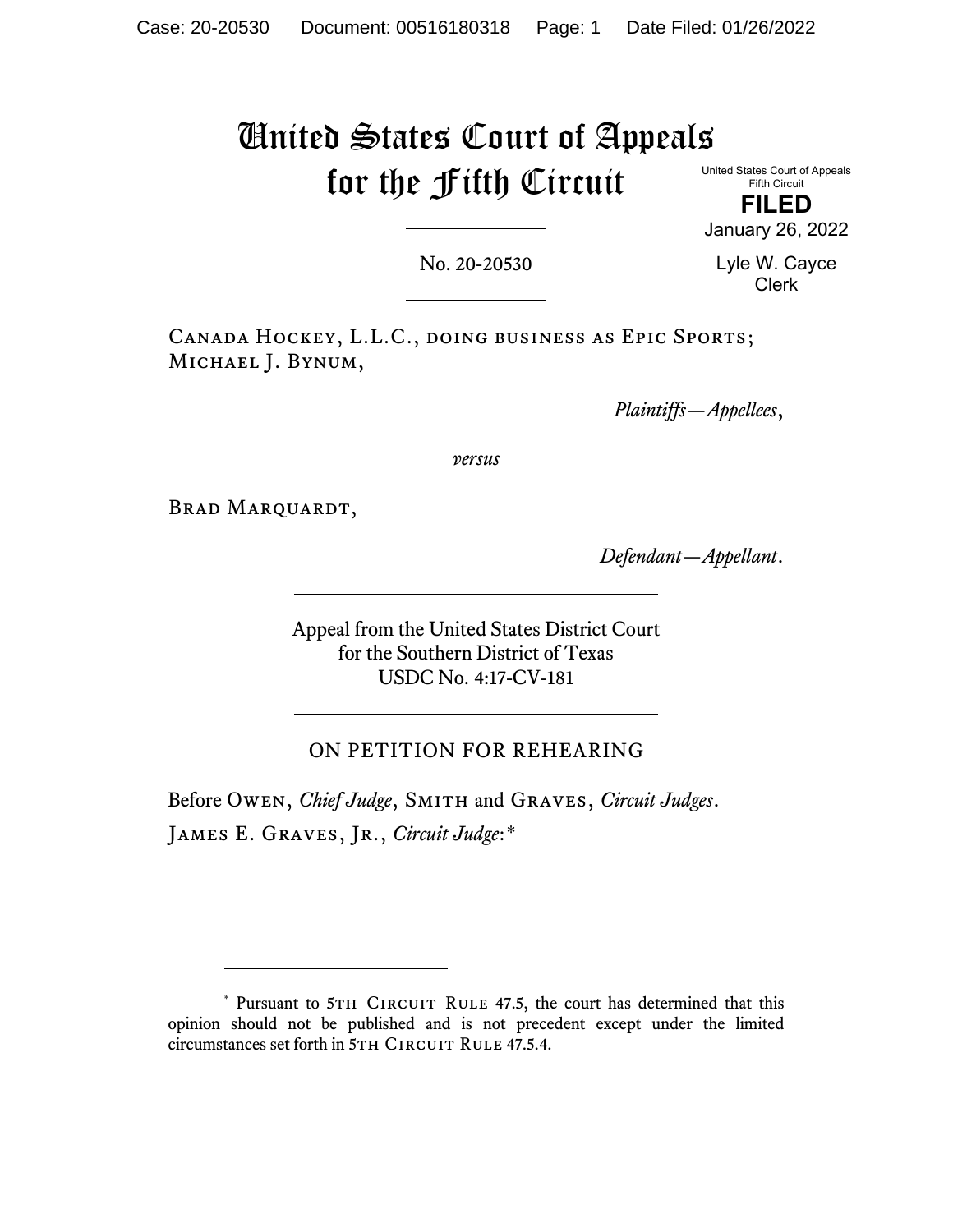IT IS ORDERED that the petition for rehearing is DENIED. The opinion, filed September 8, 2021, is WITHDRAWN, and the following is SUBSTITUTED:

Michael J. Bynum and his publishing company sued Texas A&M University and its employees after they published a part of Bynum's forthcoming book without permission. Relevant here, the district court denied summary judgment for Brad Marquardt, a Texas A&M employee. We DISMISS for lack of jurisdiction.

## **I. Background**

For purposes of this appeal, we accept the factual allegations stated in the complaint as true. *See, e.g., Ashcroft v. Iqbal*, 556 U.S. 662, 678 (2009). Michael J. Bynum is a sportswriter and editor that operates his own publishing company, Canada Hockey LLC d/b/a Epic Sports ("Epic Sports"). In 1980, Bynum became interested in the "12th Man" lore while working on his first book about Texas A&M University's (TAMU) football program. Plaintiffs describe the 12th Man story as follows:

The University's now famous 12th Man tradition was inspired by the actions of E. King Gill at the 1922 football game known as the "Dixie Classic." Gill, a squad player for A&M's football team, who was already training with the university's basketball team, was up in the press box watching his team face the then top-ranked Prayin' Colonels of Centre College, when he was waved down to the sideline before halftime to suit up in case his injured team ran out of reserve players. Gill stood on the sideline, ready to play, for the remainder of the game.

Gill's commitment to step up for his team when in need later became a legend that was passed down from generation to generation of Aggies. Today, the 12th Man tradition is a symbol of the Aggies' unity, loyalty, and willingness to serve when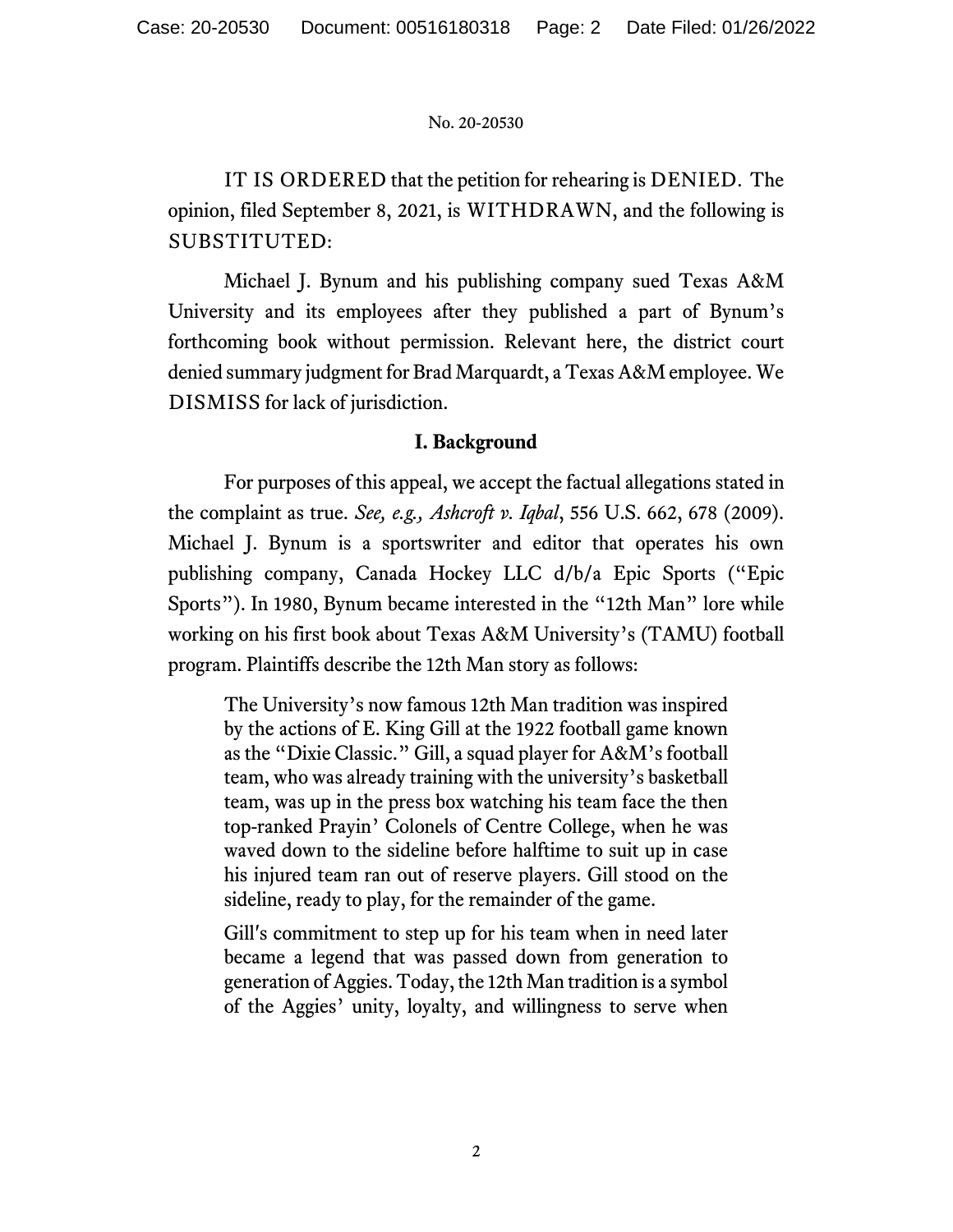called upon to do so, and is woven into many aspects of life at A&M.

In 1990, TAMU registered "12th Man" as a trademark and has since aggressively enforced it.

Intrigued by the story, Bynum decided to write about Gill and his impact on TAMU's football program for a forthcoming book titled *12th Man*. For many years, Bynum researched Gill and the 12th Man story, including reviewing primary documents, visiting relevant locations, and conducting interviews with personnel in TAMU's Athletic Department, including Brad Marquardt, an Associate Director of Media Relations. Eventually, Bynum hired Whit Canning to write a short biography about Gill (the "Gill Biography"), titled "An A&M Legend Comes to Life," which Bynum planned to use as the opening chapter of his book.

In June 2010, Bynum emailed Marquardt seeking photographs to include in his book, sending along a draft of the book in PDF form. In the email, Bynum specified that the PDF was "a draft version of the 12th Man Book" and "a work in progress . . . not in final form yet." The draft contained Bynum's name, copyright date, an indication that Epic Sports owned the copyright to the book, and a statement that "no part of the book may be reproduced or used in any form or by any means . . . without the permission of the publisher." The Gill Biography was the opening chapter of the book. Bynum continued to email Marquardt as late as December 2013, asking questions related to the book. Bynum planned to publish his *12th Man* book in the fall of 2014.

In January 2014, TAMU's Athletic Department directed its staff to find background information on Gill that could be used to promote the 12th Man story and raise money. Marquardt directed his secretary to retype the Gill Biography that Bynum sent to Marquardt in 2010; remove any references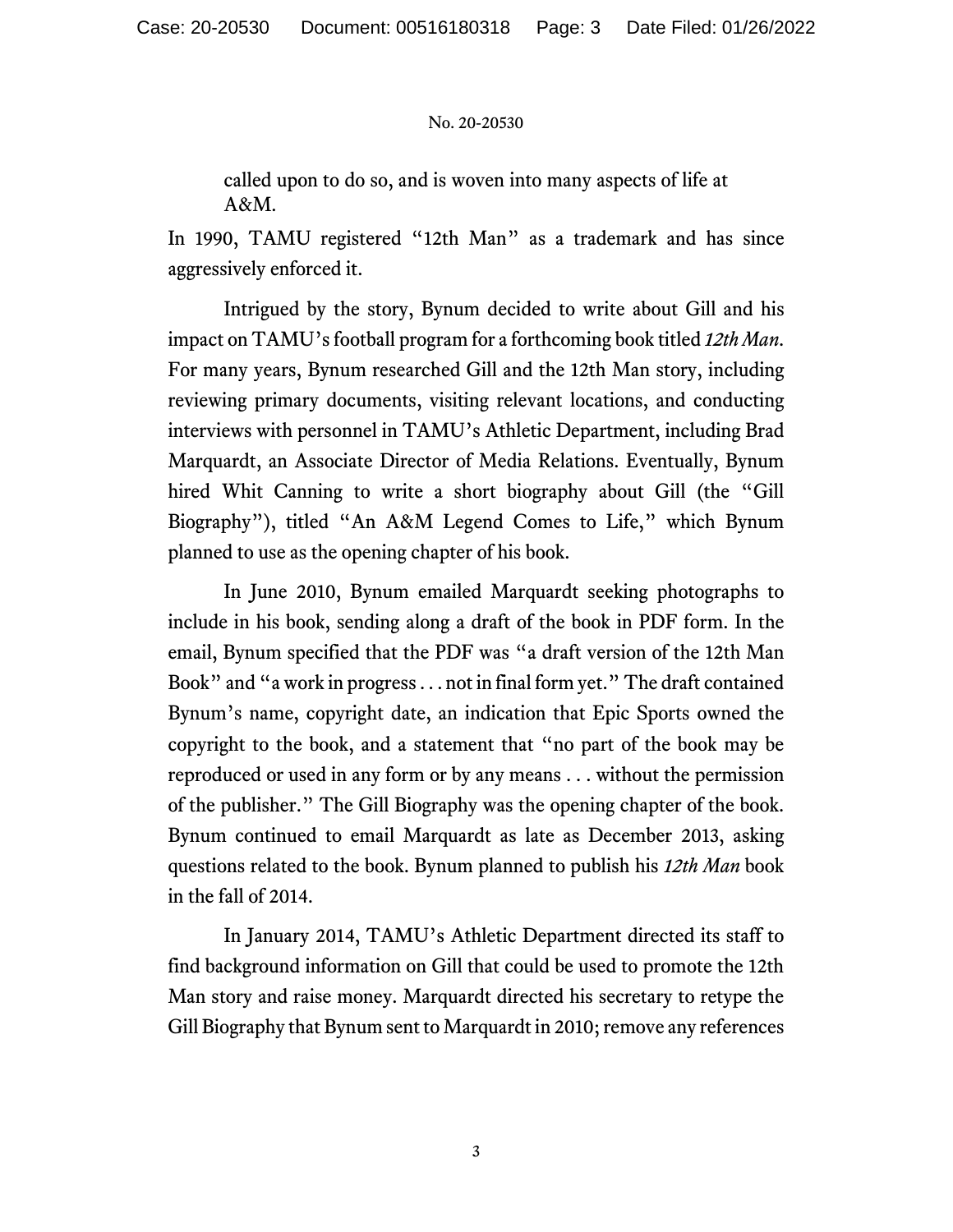to Bynum or Epic Sports; rewrite the byline to read "by Whit Canning, special to Texas A&M Athletics" to suggest that Canning was commissioned to write the Biography exclusively for the Athletic Department; and change the original title of the Biography from "An A&M Legend Comes to Life" to "The Original 12th Man." Marquardt provided the retyped Biography to his work colleagues.

Soon after, the Athletic Department published the contents of the Gill Biography as an article on its website. Then, on January 19, 2014, both TAMU and its Athletic Department tweeted a link to the article on their respective Twitter accounts. The posts were retweeted and discussed by news sources. The article was also featured on the TAMU Times' enewsletter and website.

On January 22, 2014, Bynum emailed Marquardt and another employee of the Athletic Department requesting immediate removal of the article. Several hours later, Marquardt responded that the article was no longer on the website, apologized for the "mix-up," and asked whether it would "be possible to post the story as an 'excerpt' to [his] book." He also stated: "I asked my secretary to key [the Biography] in for me which she did." Though the article was removed, it was shared by others and reposted on various online forums. The book remains unpublished.

In 2017, Bynum and Epic Sports filed suit against the TAMU Athletic Department, the TAMU 12th Man Foundation, and employees of the Athletic Department, including Marquardt. Relevant here, Plaintiffs assert against Marquardt direct and contributory copyright infringement claims under the Copyright Remedy Clarification Act (CRCA), [1](#page-3-0)7 U.S.C. § 501,<sup>1</sup> as

<span id="page-3-0"></span><sup>&</sup>lt;sup>1</sup> A direct copyright infringement claim stems directly from the CRCA, but a contributory claim does not. Nevertheless, though "[the CRCA] does not expressly render anyone liable for infringement committed by another, these doctrines of secondary liability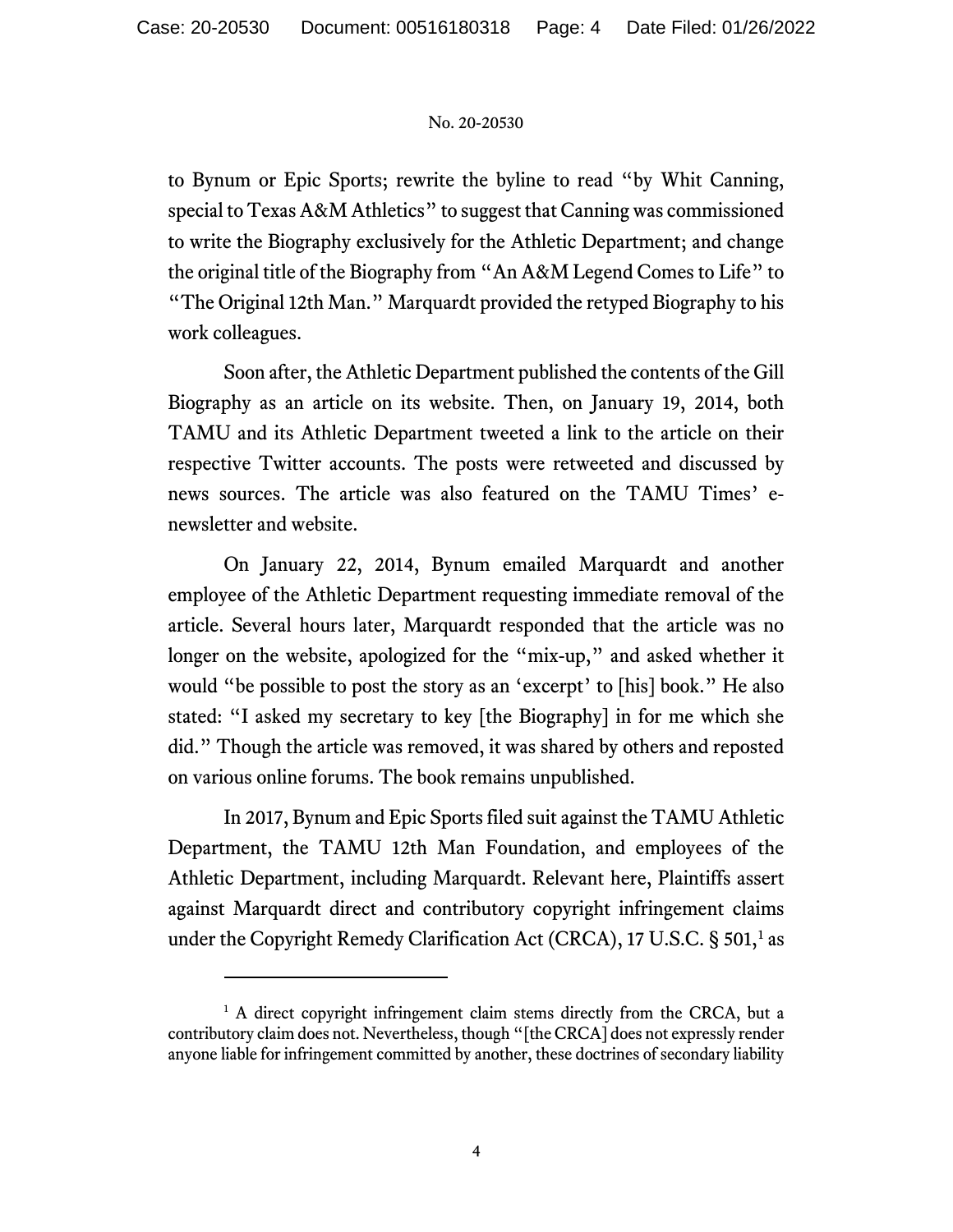well as a claim under the Digital Millennium Copyright Act (DMCA), 17 U.S.C. § 1202.

Marquardt moved to dismiss the claims on qualified immunity grounds, which the district court denied. After discovery, Marquardt moved for summary judgment, as did Plaintiffs. The district court denied both motions for summary judgment, concluding that genuine issues of material fact exist as to whether Plaintiffs obtained a valid copyright in the Gill Biography. Marquardt appeals. The district court certified the appeal as frivolous.

## **II. Jurisdiction**

Ordinarily, we do not have jurisdiction to review a denial of a summary judgment motion because such a decision is not final within the meaning of 28 U.S.C. § 1291. *Gobert v. Caldwell*, 463 F.3d 339, 344 (5th Cir. 2006). However, a district court's denial of summary judgment on the basis of qualified immunity is immediately appealable under the collateral order doctrine, to the extent that it turns on a matter of law. *Trent v. Wade*, 776 F.3d 368, 376 (5th Cir. 2015). "When a district court denies an official's motion for summary judgment predicated upon qualified immunity, the district court can be thought of as making two distinct determinations, even if only implicitly." *Heaney v. Roberts*, 846 F.3d 795, 800 (5th Cir. 2017) (internal quotation marks and citation omitted). These determinations are: (1) a certain course of conduct would, as a matter of law, be objectively unreasonable in light of clearly established law; and (2) a genuine issue of fact exists regarding whether the defendant did, in fact, engage in such conduct.

emerged from common law principles and are well established in the law." *Metro-Goldwyn-Mayer Studios Inc. v. Grokster, Ltd.*, 545 U.S. 913, 930 (2005) (internal quotation marks and citations omitted).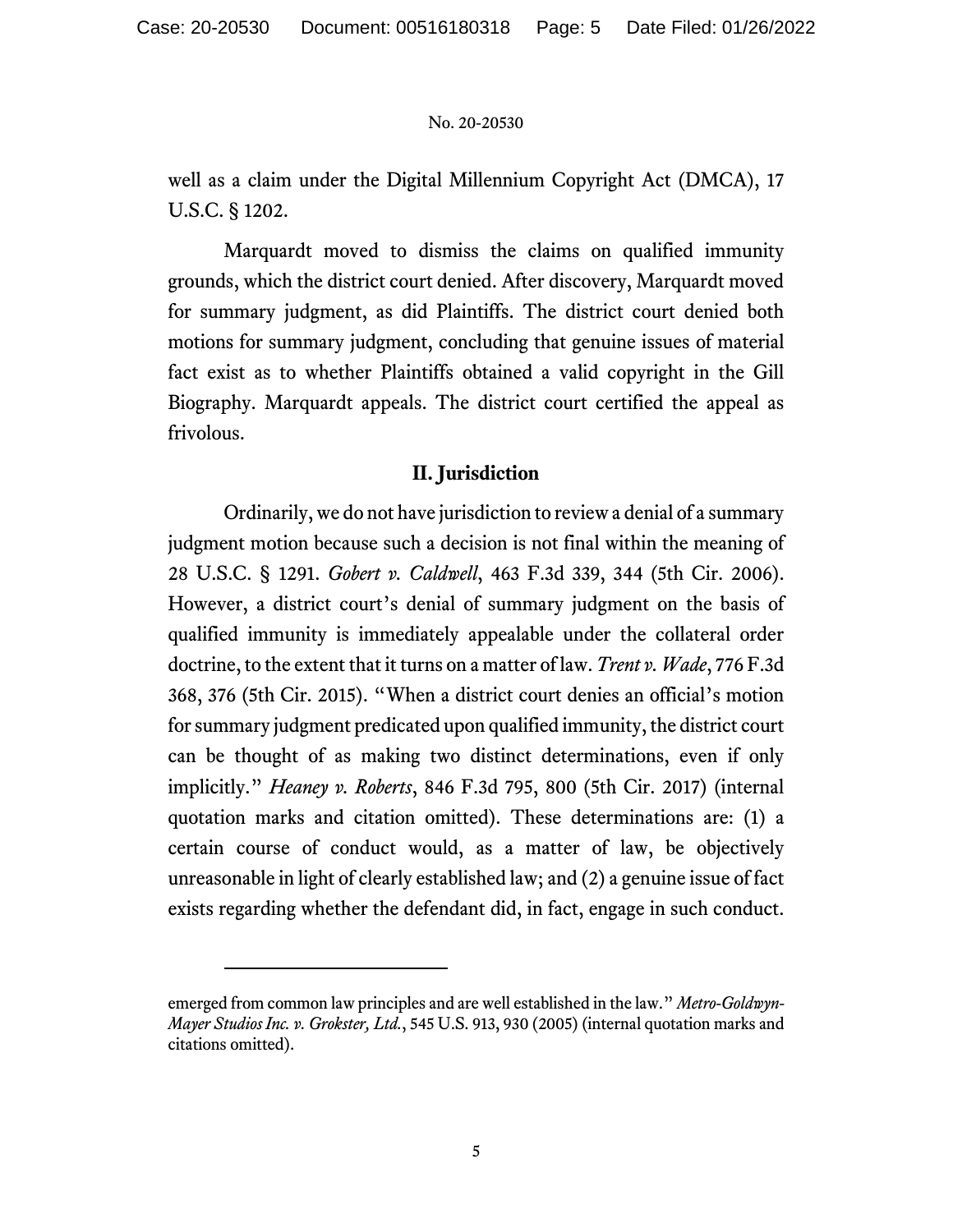*Id*. We lack jurisdiction to review the second type on interlocutory appeal. *Id*. In other words, "we cannot challenge the district court's assessments regarding the sufficiency of the evidence—that is, the question whether there is enough evidence in the record for a jury to conclude that certain facts are true." *Trent*, 776 F.3d at 376 (quoting *Kinney v. Weaver*, 367 F.3d 337, 347 (5th Cir. 2004) (en banc)).

Although we lack jurisdiction to resolve "the genuineness of any factual disputes," we do have jurisdiction to determine "whether the factual disputes are material." *Kovacic v. Villarreal*, 628 F.3d 209, 211 n.1 (5th Cir. 2015). "So, we review the complaint and record to determine whether, assuming that all of [the plaintiff's] factual assertions are true, those facts are materially sufficient to establish that defendants acted in an objectively unreasonable manner. Even where . . . the district court has determined that there are genuine disputes raised by the evidence, we assume plaintiff's version of the facts is true, then determine whether those facts suffice for a claim . . . under these circumstances." *Wagner v. Bay City*, 227 F.3d 316, 320 (5th Cir. 2000).

We give *de novo* review to the legal issues relating to qualified immunity. *King v. Handorf*, 821 F.3d 650, 653 (5th Cir. 2016).

# **III. Qualified Immunity**

"The doctrine of qualified immunity protects government officials 'from liability for civil damages insofar as their conduct does not violate clearly established statutory or constitutional rights of which a reasonable person would have known.'" *Pearson v. Callahan*, 555 U.S. 223, 231 (2009) (quoting *Harlow v. Fitzgerald*, 457 U.S. 800, 818 (1982)). To establish that qualified immunity does not apply, the plaintiff must prove that the state actor (1) violated a statutory or constitutional right, and (2) that the right was "clearly established" at the time of the challenged conduct. *King*, 821 F.3d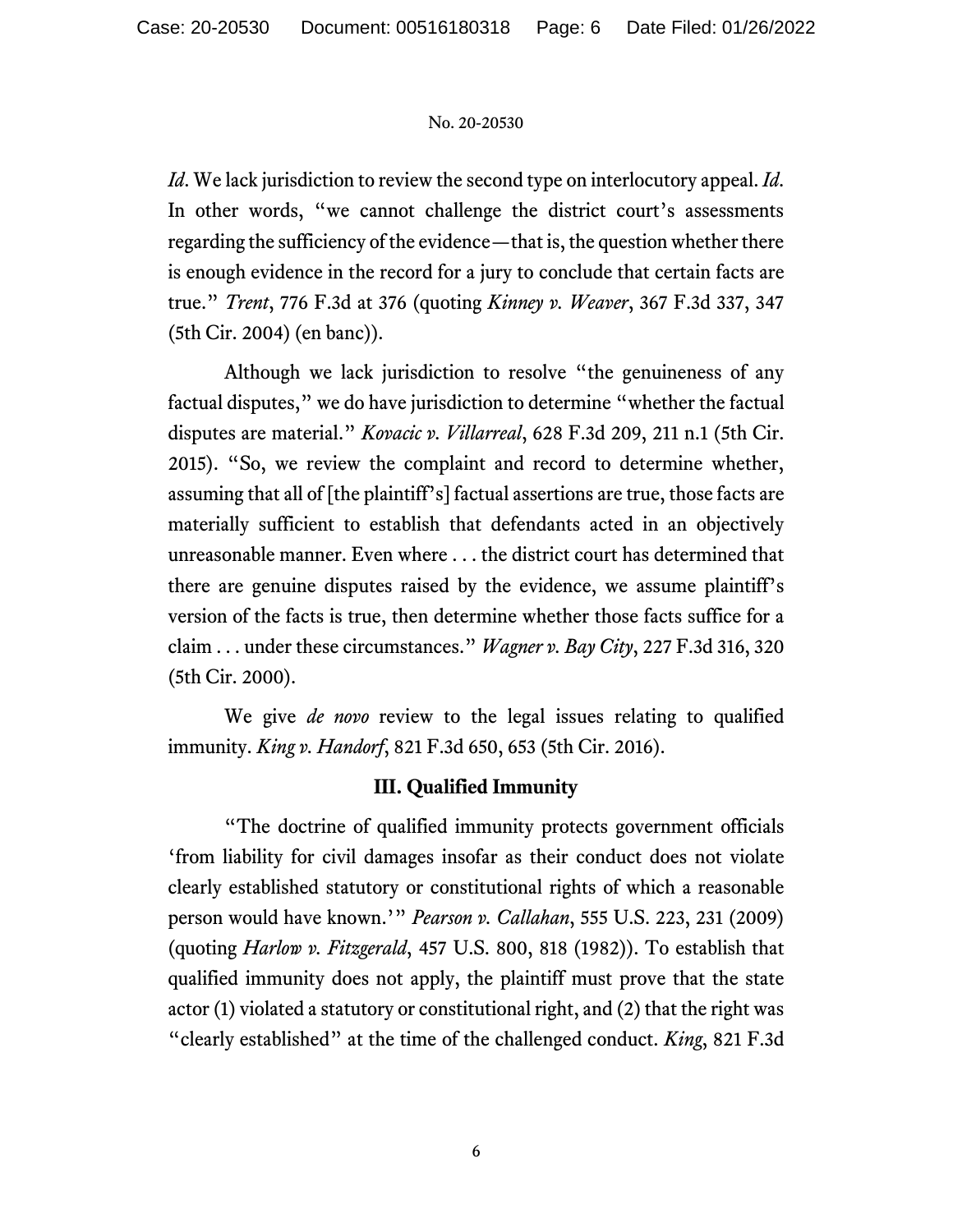at 653. "The relevant, dispositive inquiry in determining whether a right is clearly established is whether it would be clear to a reasonable [official] that his conduct was unlawful in the situation he confronted." *Porter v. Epps*, 659 F.3d 440, 445 (5th Cir. 2011) (quoting *Saucier v. Katz*, 533 U.S. 194, 202  $(2001)$ ).

Marquardt argues that the district court erred in denying summary judgment on the basis of qualified immunity for both the copyright infringement and DMCA claims. We address each claim in turn.

# **A. Copyright Infringement**

In denying Marquardt's motion for summary judgment, the district court rejected his qualified immunity defense to the copyright infringement claims, concluding that a genuine issue of fact exists as to the ownership of the copyright in the Gill Biography. On appeal, Marquardt argues that he is entitled to qualified immunity because Plaintiffs cannot prove that he violated their statutory right—that is, Plaintiffs cannot show that they owned the copyright at the time of the alleged violation.

A copyright vests initially in the author of the work, unless the work is "made for hire," in which case the ownership of the copyright vests initially in the employer or commissioner of the work. 17 U.S.C. § 201(a) & (b). According to Marquardt, Plaintiffs did not enter a valid work for hire agreement with Canning and therefore did not own the copyright when the violation occurred. He contends that Bynum's declaration averring otherwise is not sufficient to prove that the arrangement was a work for hire. Further, because Plaintiffs cannot produce the original contract from 1997 (when the agreement was allegedly made) and have only produced a written agreement created a month *after* the copyright violation occurred, no reasonable factfinder could find the copyright initially vested in Bynum in a work for hire relationship.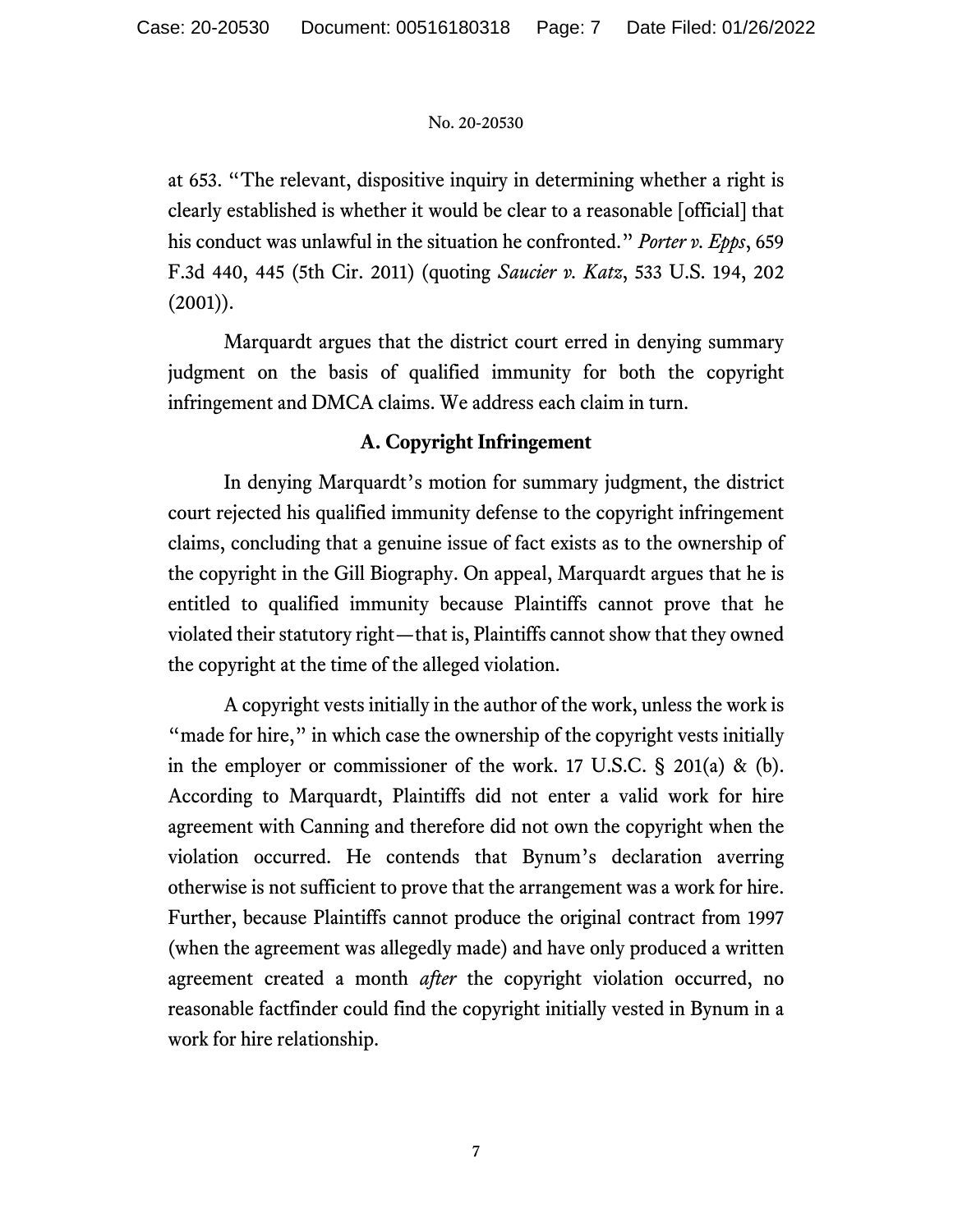This is a classic argument that the factual dispute is not genuine, over which we lack jurisdiction. Indeed, Marquardt's attack on the district court's conclusion that a genuine issue of fact exists over the ownership of the copyright mirrors his arguments made before the district court, which held:

Defendant's motion [for summary judgment], which is based on his contention that Plaintiffs did not acquire the rights to the Canning article (the subject matter of this suit) until February 5, 2014—a month after the alleged infringement—is controverted by Bynum's own declaration that he had obtained those rights years earlier. Bynum avers that Canning was hired to write the article about E. King Gill in the late 1990s and that he or his company have always owned the rights to it since as early as 1997 or 1998. This raises a fact issue. The fact that Bynum cannot locate the actual written contract may prove fatal in front of the jury, but it does not diminish the fact that his own declaration raises a fact issue. Additionally, a copy of the actual Canning article that Defendant possessed is attached to his declaration and it demonstrates on the first page that one of the Plaintiffs has a 1998 copyright. While the Canning affidavit would provide additional support for this claim, an issue of material fact exists with it or without it.

Marquardt's challenge of the denial of summary judgment on the copyright infringement claims goes to the genuineness of the factual dispute, not its materiality, and we therefore dismiss this part of the appeal for lack of jurisdiction.

## **B. DMCA**

Next, Marquardt argues that he is entitled to qualified immunity with respect to the DMCA claim because Plaintiffs' statutory right was not "clearly established" at the time of the alleged violation. The DMCA prohibits unauthorized removal or alteration of "copyright management information," such as the title, the author, or copyright owner of the work.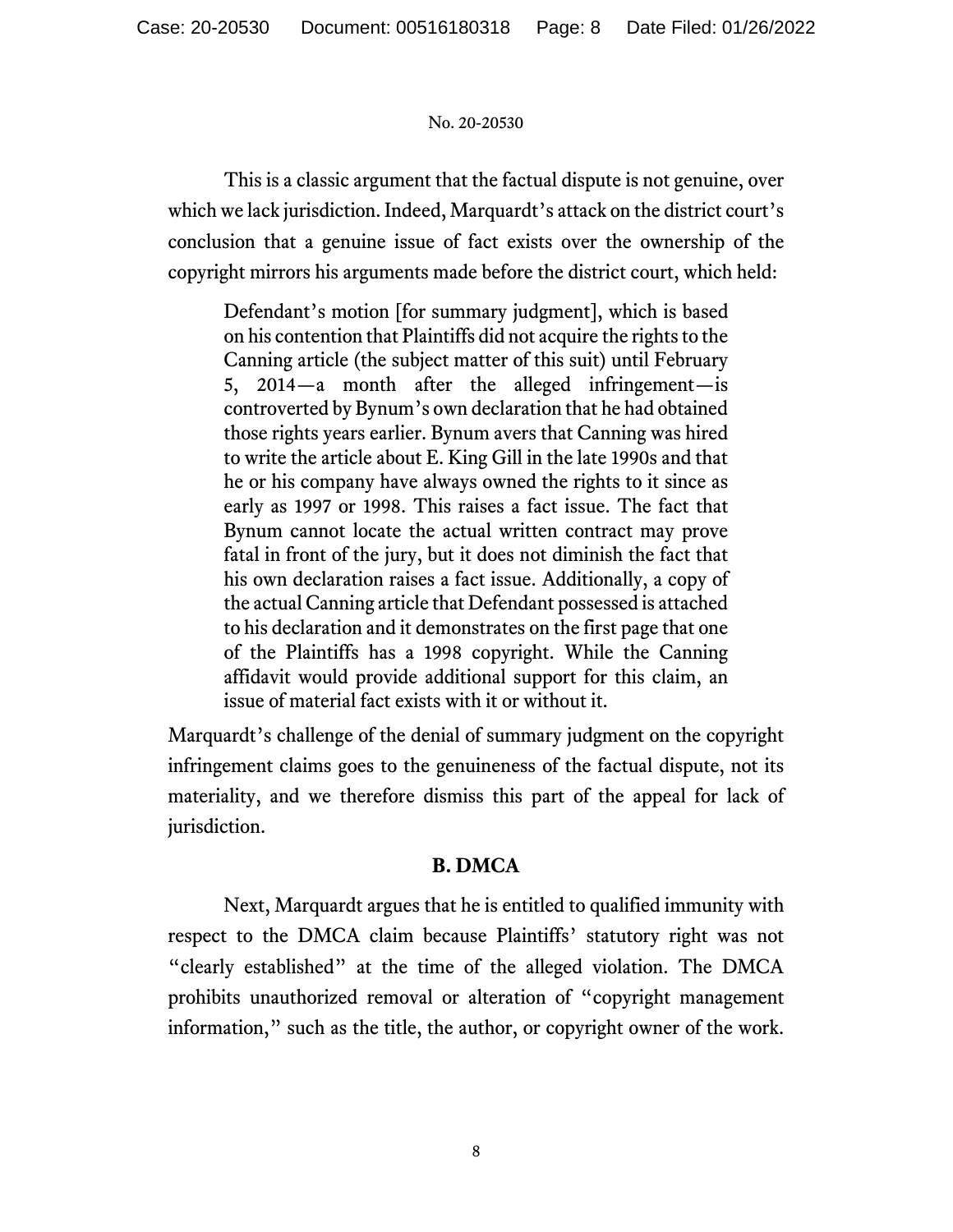17 U.S.C. § 1202(c). Marquardt contends that it was not clearly established at the time of the alleged violation that the information removed from the Gill Biography was "copyright management information" protected by the DMCA.

We decline to consider the merits of Marquardt's qualified immunity defense against the DMCA claim because it is untimely. Marquardt first raised his defense in a motion to dismiss, which was rejected by the district court. Marquardt did not appeal the ruling, but raised qualified immunity again at summary judgment, noting that "the weakness of Plaintiffs' arguments that they own the copyright in the first place are now apparent," such that there was no clearly established right at the time of the alleged violation. Now, in the instant appeal of the denial of summary judgment, he seeks appellate review of the district court's prior ruling on his motion to dismiss, contending that the motion-to-dismiss denial is "merged into" the summary judgment denial.

Not so. A district court's denial of a motion to dismiss on the basis of qualified immunity is a final appealable decision within the meaning of 28 U.S.C. § 1291. *Mitchell v. Forsyth*, 472 U.S. 511, 530 (1985); *see Behrens v. Pelletier*, 516 U.S. 299, 308 (1996) (making clear that an appeal is available from denials of an immunity defense at *both* the pleading and summary judgment stages). The denial is subject to the 30-day time limit for appeal. FED. R. APP. P.  $4(a)(1)(A)$ . Therefore, Marquardt had 30 days after the district court denied his motion to dismiss to file a notice of appeal. Having failed in this, Marquardt now attempts to revisit the identical qualified immunity argument on appeal via his summary judgment motion, which, notably, is premised upon the "weakness of Plaintiffs' arguments" and not the absence of triable issues of fact. This approach is improper. *See Armstrong v. Tex. State Bd. of Barber Examiners*, 30 F.3d 643, 644 (5th Cir. 1994) (dismissing as untimely appeal of summary judgment denial, where